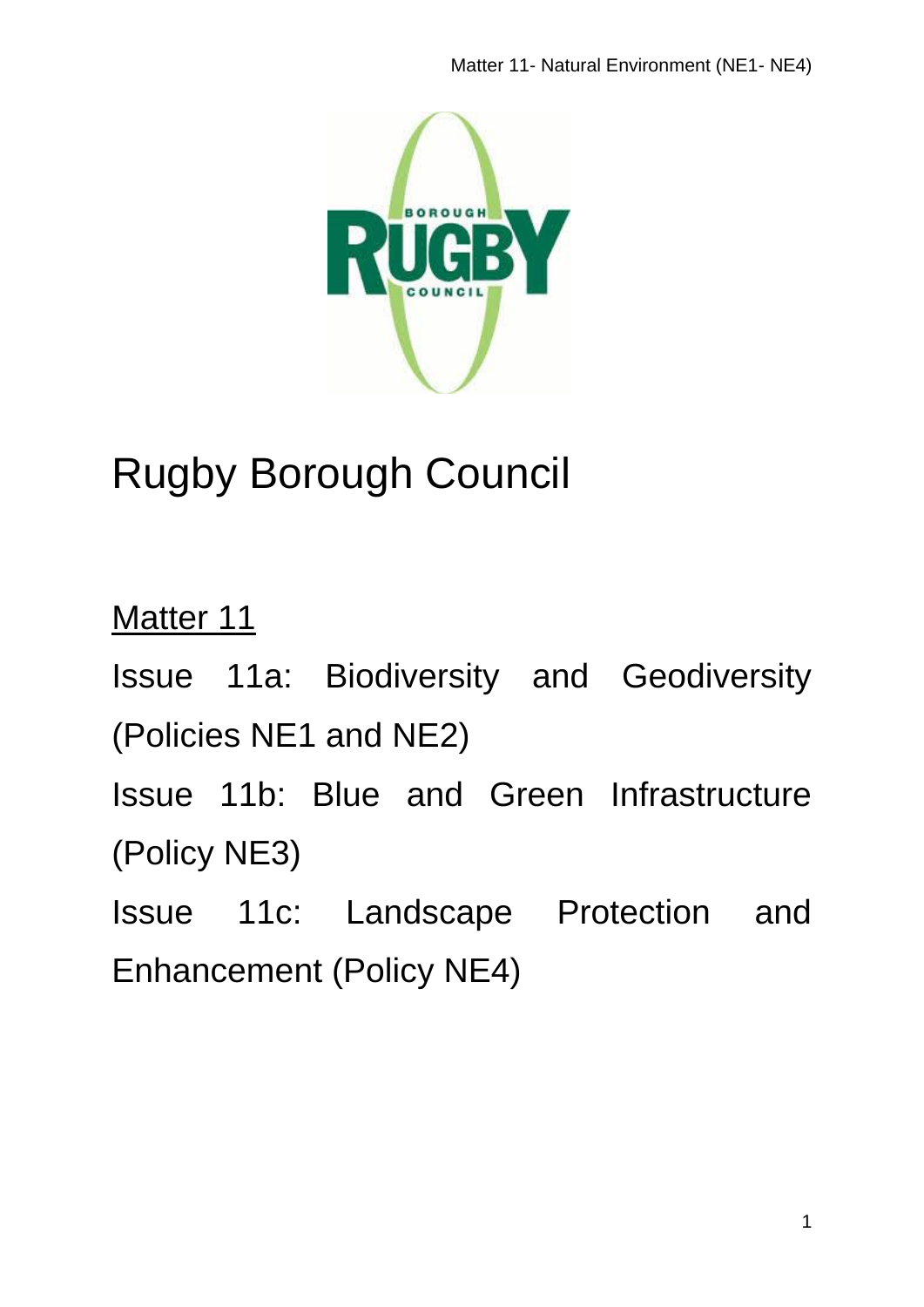## **Issue 11a: Biodiversity and Geodiversity (Policies NE1 and NE2)**

**1. Is Policy NE1 effective and consistent with national policy, with particular regard to:**

## **a. The protection of ancient woodland and aged or veteran trees?**

- 1.1 Policy NE1 is designed to protect designated biodiversity and geodiversity assets. The level of protection and mitigation would be proportionate to the status of the habitat or species and its importance both individually and as part of a wider network.
- 1.2 The policy identifies that development proposals in the proximity of ancient woodland must have regard to the latest standing advice from Natural England. This is considered effective as it ensures the latest evidence is utilised. It is noted that this is in a state of flux at the moment, and therefore, a specific minimum buffer is not identified.
- 1.3 This is considered consistent with national policy. NPPF Paragraph 113 states that protection is commensurate with the status of the asset, which the policy is considered to achieve. This approach is also consistent with NPPF Paragraph 118. Should the Inspector consider that it is necessary to resemble the NPPF wording more closely, a proposed modification is suggested.

## **b. International and European nature conservation designations?**

- 1.4 Rugby Borough Council is part of the Habitat Biodiversity Audit (HBA) of Warwickshire, Coventry and Solihull. This is a partnership project between 8 Local Authorities across the sub-region and Warwickshire Wildlife Trust. The HBA serves to review potential habitats across the Borough on an ongoing basis. LP41 the Habitat and Biodiversity Audit June 2017 contains a record of the sites surveyed, although this is on ongoing process so will be subject to future updates.
- 1.5 All sites pertinent to the Local Plan have been subject to a full assessment. All sites across the Borough will continue to be assessed on a rolling basis throughout the plan period. This approach is considered consistent with NPPF Paragraph 118.
- 1.6 Should the Inspector consider it necessary for the policy to better reflect the NPPF, the following modification is suggested: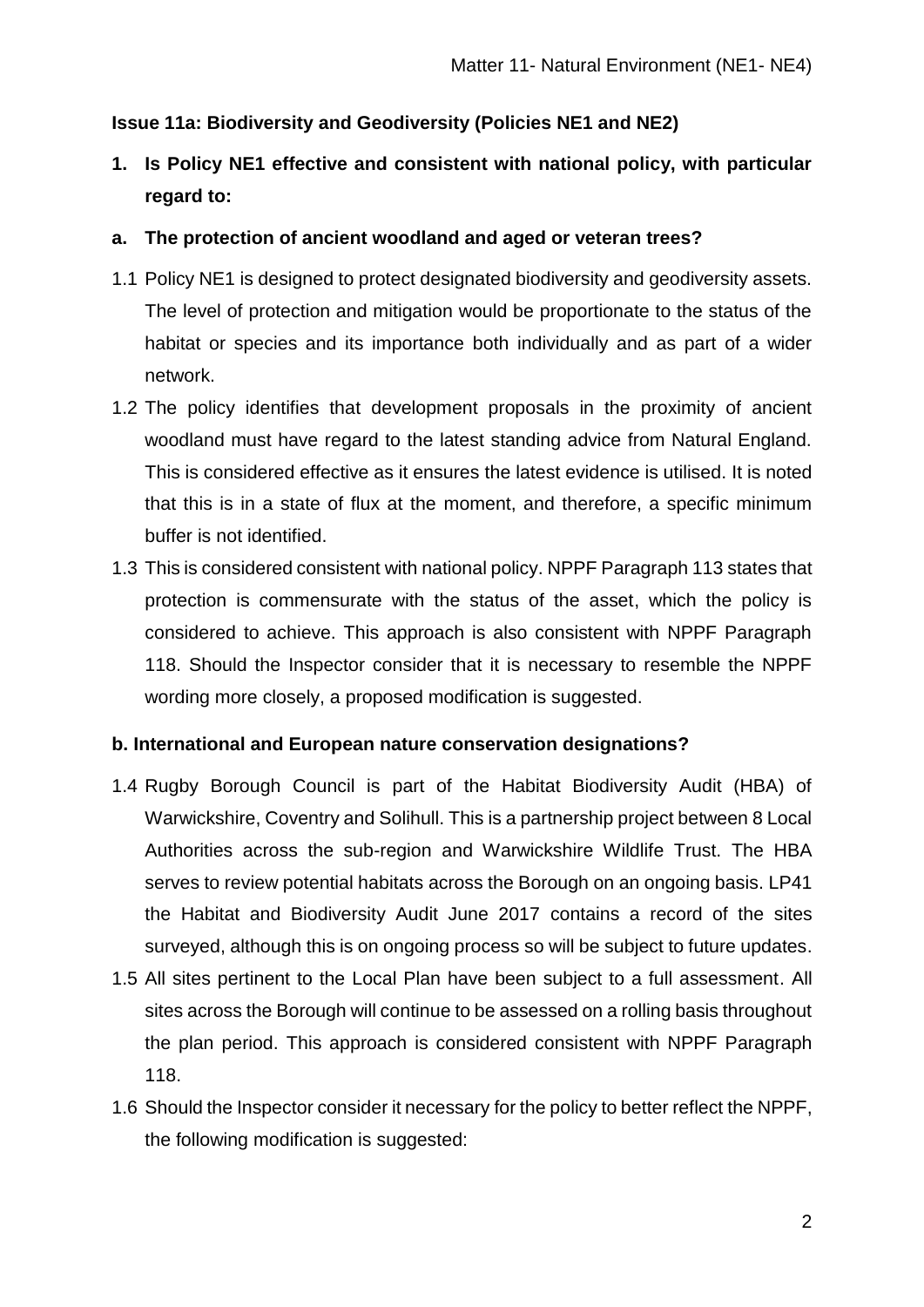"The Council will protect designated areas and species of national and local importance for biodiversity and geodiversity as set out below:

#### **Sites of National Importance**

**Development likely to result in a significant effect, either alone or in combination with other developments, that destroys or adversely affects a site of Special Scientific Interest (SSSIs) will be refused planning permission unless:** 

- **it can be adequately mitigated, or as a last resort, compensated; and**
- **it can be demonstrated that the benefits of the development clearly outweigh the nature conservation value or scientific interest of the site and its contribution to wider biodiversity objectives and connectivity.**

**Where development is permitted that has an adverse impact upon a SSSI, either directly or indirectly or in combination, measures to enhance the site will be required.**

Development that is likely to result in a significant effect, either alone or in combination, on an International or European nature conservation designation, or a site proposed for such designation, will need to satisfy the requirements of the Habitat Regulations.

#### **Sites of Local Importance**

**Development likely to result in the loss, deterioration, degradation or harm to habitats or species of local importance to biodiversity, geological or geomorphological conservation interests, either directly or indirectly, will not be permitted for Local Nature Reserves (LNRs); Local Wildlife Sites (LWS), Local Geological Sites (LGS), European and UK protected species, or Biodiversity Action Plan habitats unless:** 

- the need for, and benefits of, the development in the proposed location outweigh the adverse effect on the relevant biodiversity interest;
- it can be demonstrated that it could not reasonably be located on an alternative site that would result in less or no harm to the biodiversity interest; and
- measures can be provided (and secured through planning conditions or legal agreements), that would avoid, mitigate against or, as a last resort, compensate for the adverse effects likely to result from development.

**Development proposals impacting on local wildlife sites will be expected to assess the site against the 'Green Book<sup>1</sup> ' criteria to determine the status of the site and to ascertain whether the development clearly outweighs the impacts on the site. The level of protection and mitigation should be proportionate to the status of the habitat or species and its importance individually and as part of a wider network.**

### **Ancient Woodland**

1 1

The Green Book: Guidance for the Selection of Local Wildlife Sites in Warwickshire, Coventry and Solihull (2015) Local Wildlife Sites Project: Habitat Biodiversity Audit for Warwickshire.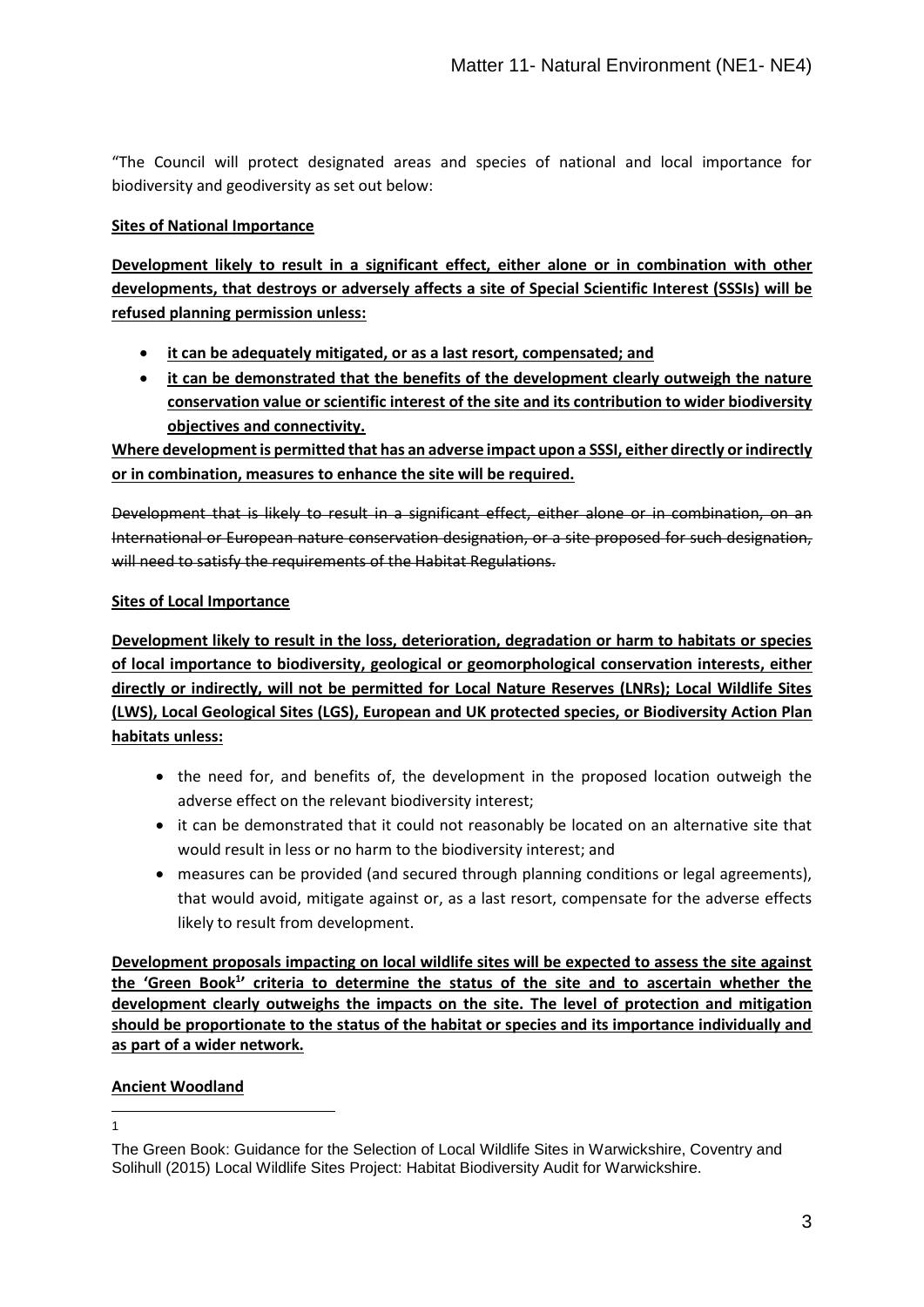**Planning permission will be refused for development resulting in the loss or deterioration of ancient woodland, and the loss of aged or veteran trees found outside ancient woodland, unless the need for, and benefits of, the development in that location clearly outweighs the loss.**

All development proposals in the proximity of ancient woodland shall incorporate appropriate buffers **in line with** having regard to Natural England's Standing Advice. Development proposals should seek to avoid adverse effects on SSSIs. Development adversely affecting a SSSI, either directly or indirectly, will only be permitted in exceptional circumstances where the benefits of development clearly outweigh the likely impacts on the site and any broader impacts on the national networks of SSSIs.

Development adversely affecting a Local Site (LNR, LWS or LGS) will only be permitted either where it can be demonstrated that the benefits of the development clearly outweigh the impacts on the site.

. As a starting principle, development must be kept as far away as possible from ancient woodland. The necessary width of any buffer zone will depend upon local circumstances and the type of development. Buffer zones should be retained in perpetuity and allowed to develop into semi-natural habitats. Section 6 of the Standing Advice includes guidance on mitigation measures, including buffers.

All proposals likely to impact on the sites noted above will **require** subject to an Ecological Assessment. The Ecological Assessment shall should include due consideration of the importance of the natural asset, the nature of the measures proposed (including plans for long term management) and the extent to which they avoid and reduce the impact of the development.

- **2. Is Policy NE2 consistent with national policy, particularly in respect of its requirement for development to compensate for 'negative impact' on biodiversity where this cannot be avoided or mitigated, with reference to paragraph 118 of the NPPF?**
- 2.1 Policy NE2 is considered consistent with NPPF Paragraph 118.
- 2.2 The function of the policy is to protect, enhance or restore habitat biodiversity. This will be achieved by following an approach consistent with NPPF Paragraph 118 whereby any negative impacts on biodiversity will be mitigated, compensated or developments will be refused.
- 2.3 Compensation is identified after all options for mitigation has been exhausted. With regards to compensation for an identified negative impact, the supporting text details how compensation would be defined with reference to LP39, the Warwickshire, Coventry and Solihull Green Infrastructure Strategy. Specific details would be agreed in line with statutory consultees. It is not considered that further details are required within the policy.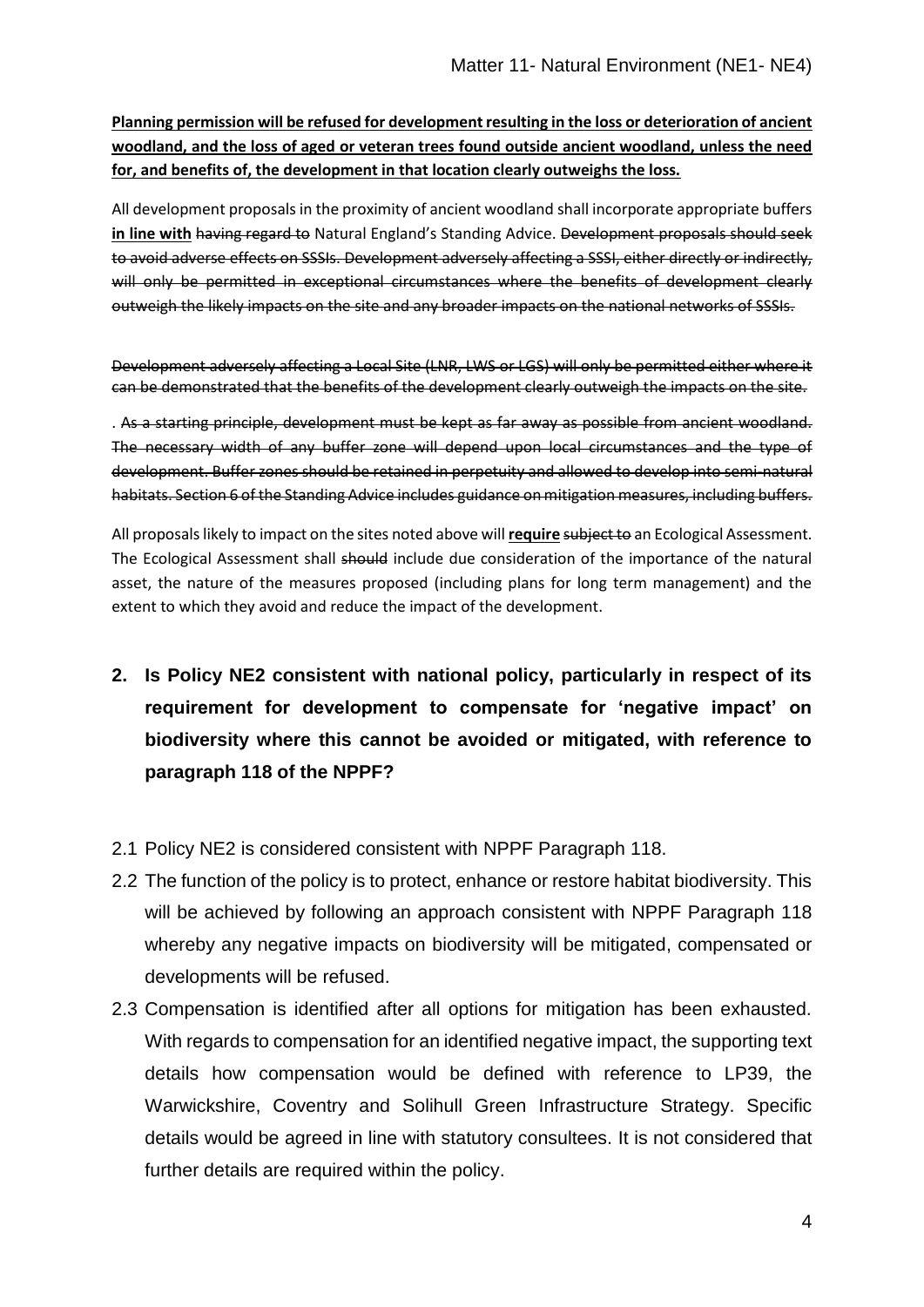## **Issue 11b: Blue and Green Infrastructure (Policy NE3)**

- **1. Is Policy NE3 effective and consistent with national policy in respect of its approach towards the creation of a comprehensive green infrastructure network in the borough?**
- 3.1 Policy NE3 is considered effective and consistent with national policy, namely NPPF Paragraph 114, as the policy achieves a strategic approach to Green Infrastructure.
- 3.2 The purpose of the policy is to protect the existing GI network but to also enhance it both in terms of function and physical extent. The policy is considered to be an effective mechanism to achieve this.
- 3.3 The evidence base documents- LP 39 Sub-regional Green Infrastructure Study 2010 and LP02.19 Green Infrastructure Proposals Map are considered to plan positively for green infrastructure, in line with NPPF Paragraph 114.
- 3.4 The green infrastructure proposals map is considered to meet the requirements of NPPF Paragraph 114 by using the evidence base to plan positively for the creation, protection, enhancement of the green infrastructure network. The map identifies opportunity areas, including areas which are covered by strategic site allocations.
- 3.5 This is considered to balance ambitions for the future whilst ensuring existing assets are maintained. LP39 identifies opportunities for improvement in the west of the Borough. Therefore it is considered that a strategic approach is achieved through NE3 as the GI network stretches across the Borough and links up with neighbouring local authorities, in line with NPPF Paragraph 114.
- 3.6 NE3 is considered to plan positively for green infrastructure. Where there are new multi-functional linkages between existing GI assets and development sites a management plan will be required. This is considered necessary to safeguard the policies strategic approach to GI.

## **Issue 11c: Landscape Protection and Enhancement (Policy NE4)**

**1. Is Policy NE4 effective and consistent with national policy in respect of the protection of significant landscape features and landscape character in the borough? In particular, should the Rainsbrook Valley be recognised in the policy as a key local landscape to be protected from development?**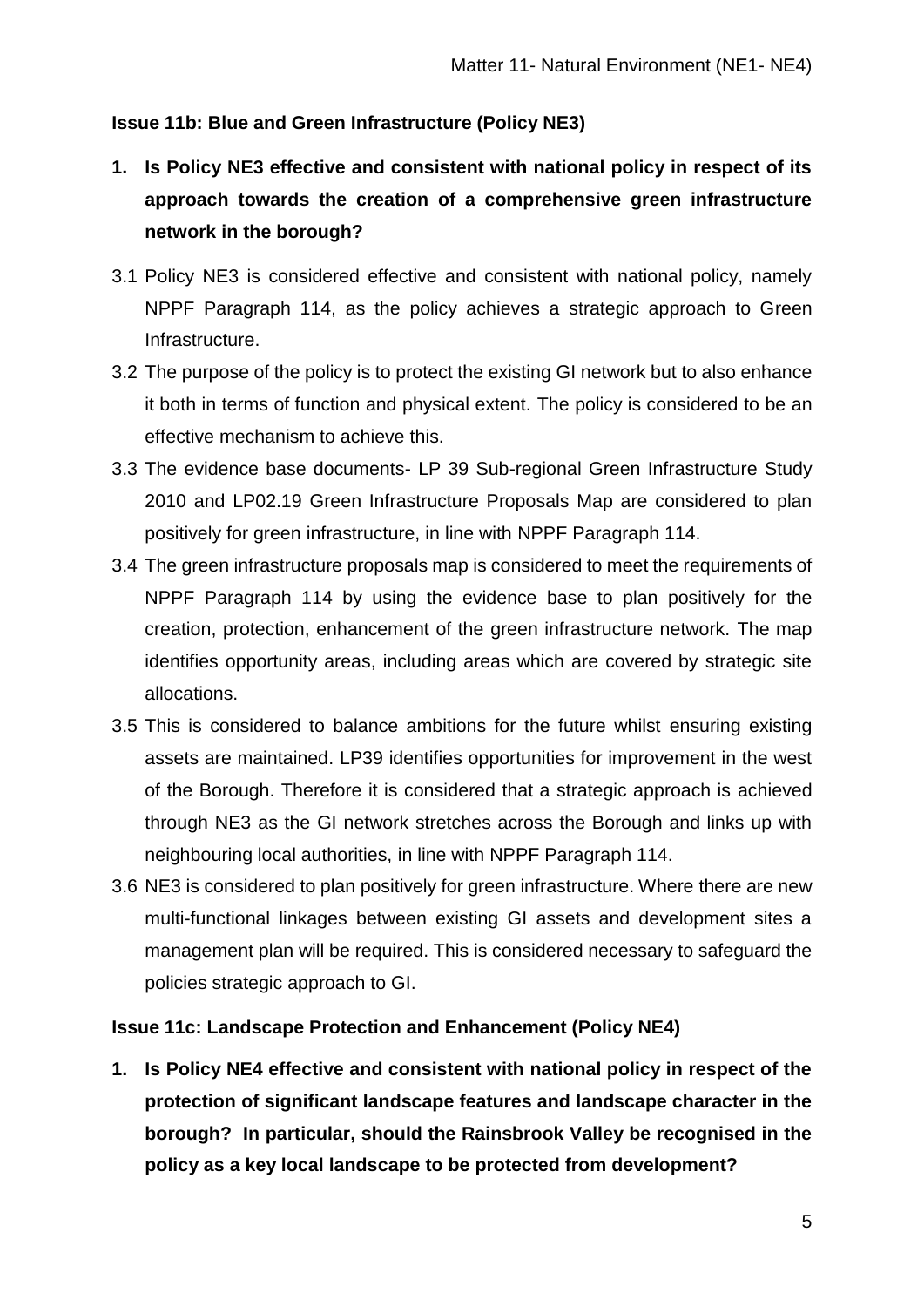- 4.1 The purpose of the policy is to ensure significant landscape features are protected from harm and that landscape considerations form a key component in the consideration of new development. It is considered that the policy is effective as it sets a clear framework to be satisfied to ensure new development positively contributes to landscape character.
- 4.2 The policy will be implemented through the development management process where planning applications will be required to submit a landscape analysis and management plan in appropriate cases. The policy details how this supporting information must be fully compliant with the established evidence base. The details provided within the policy are considered to constitute a safeguard against allowing development which would adversely affect landscape unless material considerations indicate otherwise.
- 4.3 The policy is considered to be effective as worded, and since there are no designated valued landscapes within Rugby, the policy is considered reasonable given the existing landscape evidence.
- 4.4 Turning specifically to the concept of 'valued landscapes'; NPPF paragraph 109 affords protection to "…protecting and enhancing valued landscapes".
- 4.5 The Rainsbrook Valley Sensitivity Study 2017 (LP36) was produced in relation to an appeal at Barby Lane, Hillmorton, Warwickshire; the details of which have previously been submitted to the Inspector (Matter 3b 000 Appendix D).
- 4.6 An evaluation of the sensitivity study was made by Mr Mark Dakeyne in the appeal, as well as the 2006 Landscape Assessment Condition and Sensitivity Study (LP34). Mr Dakeyne states that:

Paragraph 12:

"I agree with the landscape character studies and the WCC assessment that the slopes of the escarpment are highly visible, a strong landscape feature, of high sensitivity and of high landscape value. In this regard I give most weight to the 2006 Landscape Study which was carried out in the absence of any development proposals and therefore can be seen as more objective."

Mr Dakeyne placed more value on the 2006 landscape study, and went on to give a view on whether or not the Rainsbrook Valley constituted a 'valued landscape': Paragraph 19: